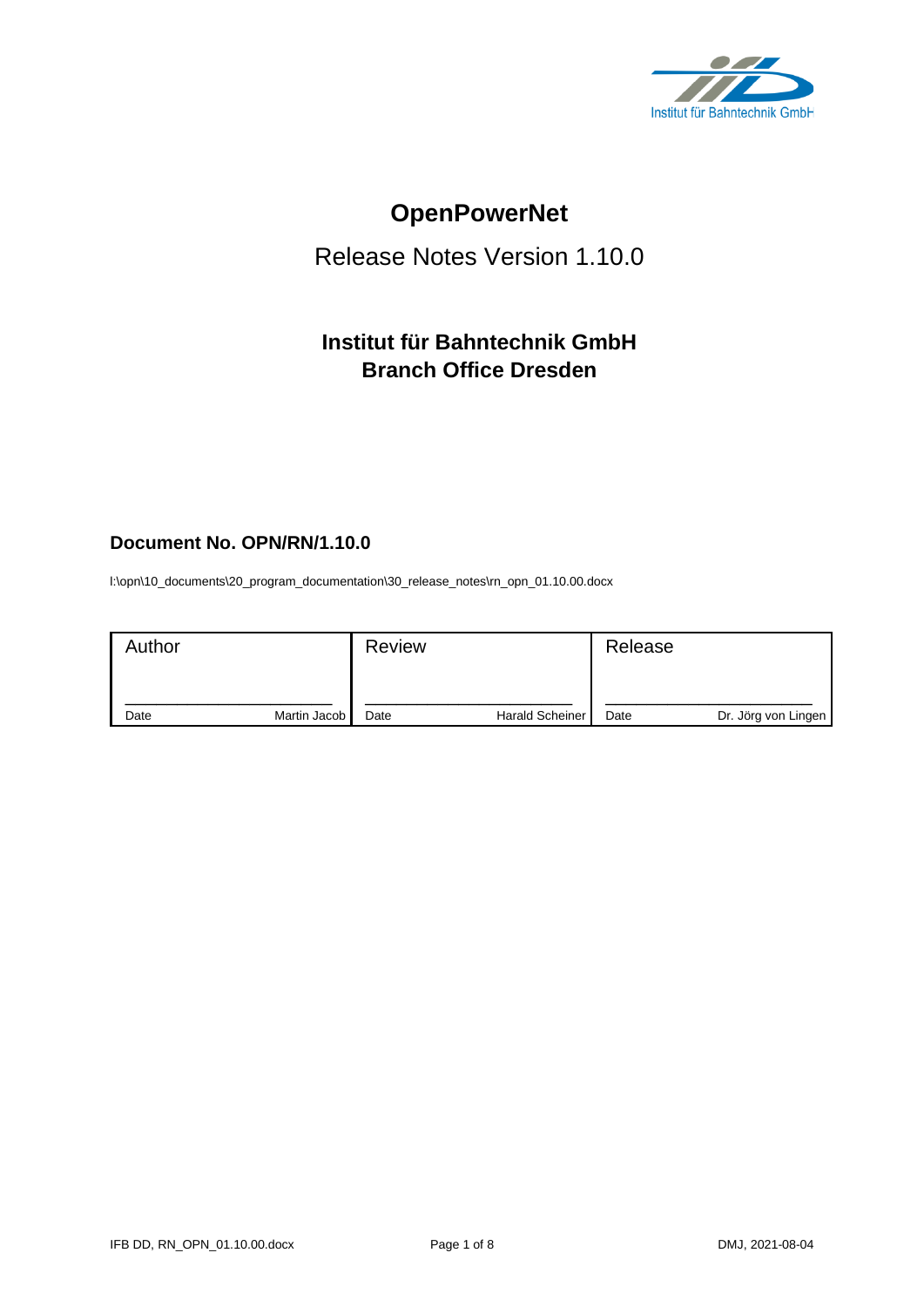# **1 Introduction**

#### **1.1 Overview**

The purpose of this document is to describe the changes and the status of OpenPowerNet version 1.10.0. The document contains:

- o List of delivered files on DVD,
- o Description of the main functionality,
- o Any restrictions known,
- o List of corresponding documentation and
- o Known issues.

### **1.2 Configuration**

See document Installation Instruction version 1.10.0 for required third-party software versions.

#### **1.3 Acronyms and abbreviations**

The following abbreviations are used within this document.

| <b>Abbreviation</b> | <b>Description</b>                |
|---------------------|-----------------------------------|
| 2AC                 | 2 Phase AC                        |
| <b>AC</b>           | <b>Alternating Current</b>        |
| <b>ATM</b>          | <b>Advance Train Module</b>       |
| <b>DC</b>           | <b>Direct Current</b>             |
| <b>DVD</b>          | <b>Digital Versatile Disk</b>     |
| <b>EFE</b>          | <b>Engine File Editor</b>         |
| <b>GUI</b>          | <b>Graphical User Interface</b>   |
| <b>NMMV</b>         | Network Model Microscopic Viewer  |
| <b>OCS</b>          | <b>Overhead Catenary System</b>   |
| <b>ODBC</b>         | <b>Open Database Connectivity</b> |
| <b>OPN</b>          | <b>OpenPowerNet</b>               |
| <b>OT</b>           | OpenTrack                         |
| <b>PDF</b>          | <b>Portable Document Format</b>   |
| <b>PSC</b>          | <b>Power Supply Calculation</b>   |
| SoC                 | State of Charge                   |
| <b>VLD</b>          | <b>Voltage Limiting Device</b>    |
| <b>XML</b>          | Extensible Markup Language        |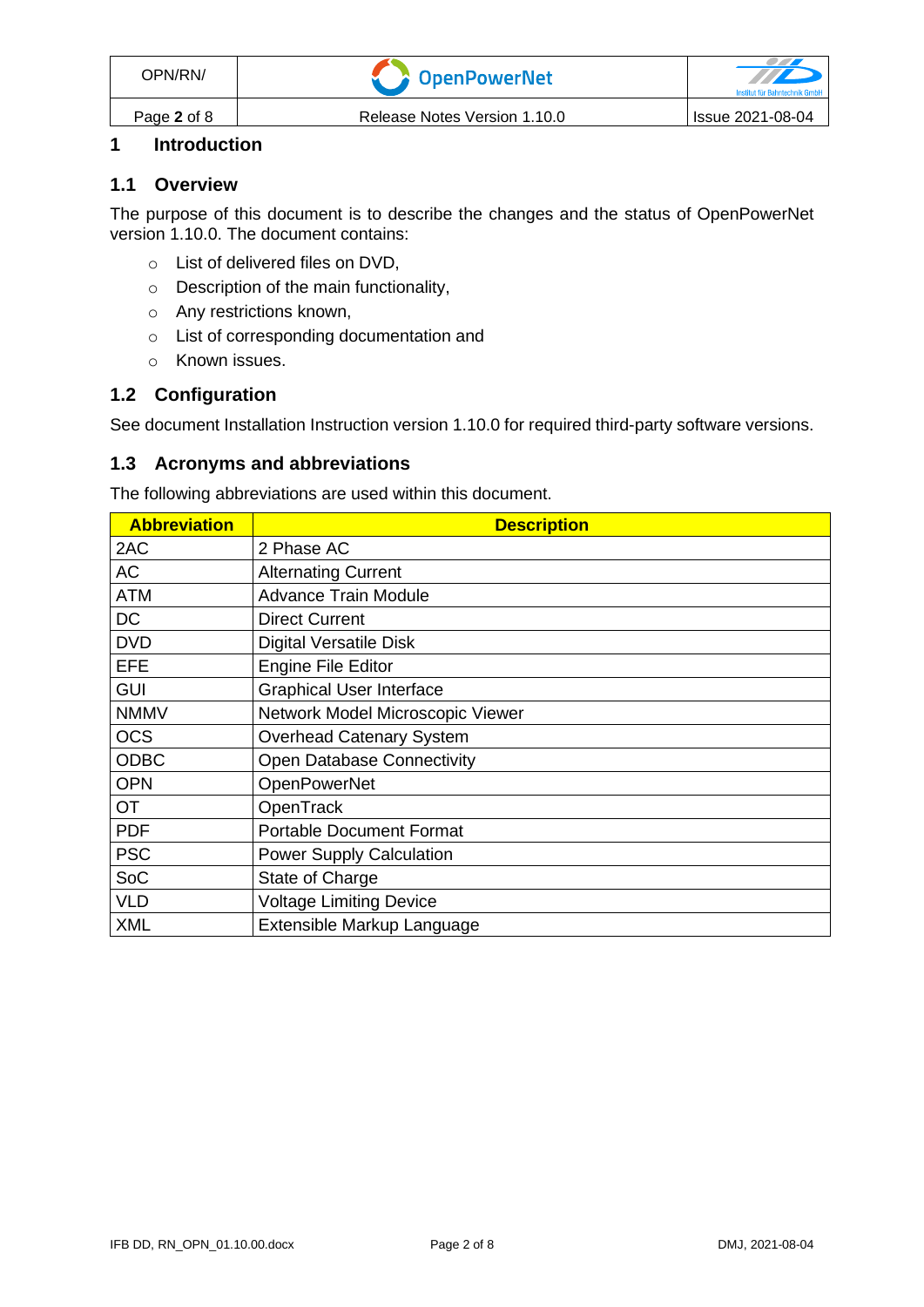| OPN/RN/                       | CopenPowerNet                | $\mathcal{T}$<br>Institut für Bahntechnik GmbH |  |
|-------------------------------|------------------------------|------------------------------------------------|--|
| Page 3 of 8                   | Release Notes Version 1.10.0 | Issue 2021-08-04                               |  |
| Liet of files on DVD delivery |                              |                                                |  |

### **2 List of files on DVD delivery**

OPN InstallationInstruction 1.10.0.pdf OPN\_ModellingCheckList\_1.9.2.pdf OPN\_ReleaseNotes\_1.10.0.pdf OPN\_UserManual\_1.10.0.pdf OpenPowerNet\my.ini OpenPowerNet\createUser.bat OpenPowerNet\OpenPowerNet-1.10.0.zip OpenTrack\OpenTrack.V\_1.10.3.2021-07-30.Ta18kN.zip ThirdPartyPrograms\ required by OpenPowerNet, see Installation Instructions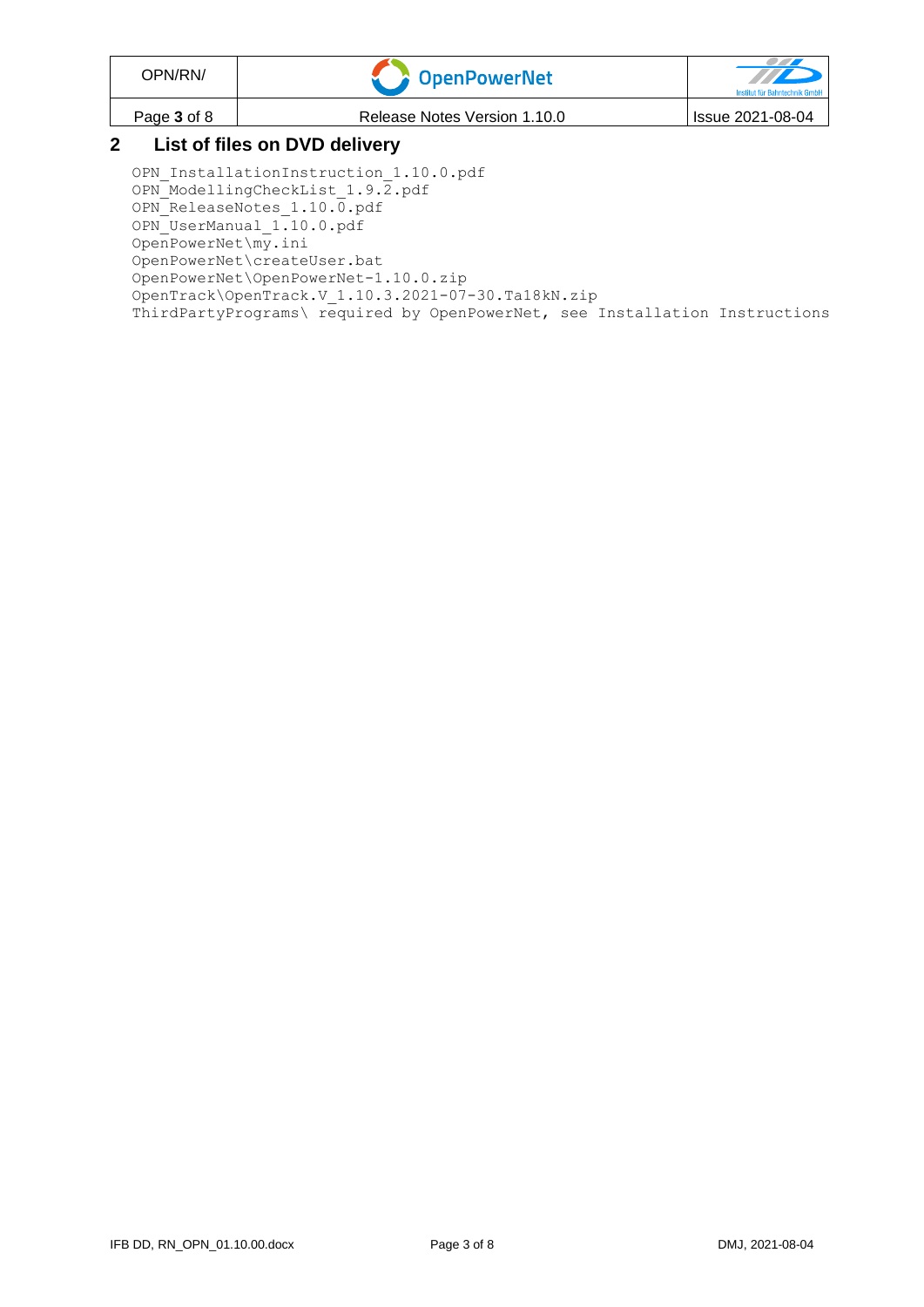| OPN/RN/     | <b>A</b> OpenPowerNet        |                  |
|-------------|------------------------------|------------------|
| Page 4 of 8 | Release Notes Version 1.10.0 | Issue 2021-08-04 |

# **3 Main functionality**

OpenPowerNet version 1.10.0 has the following main functionality:

- Calculation of AC, 2AC and DC power supply system,
- Calculation of magnetic coupling of conductors is done internally,
- Possible electrical network configurations include, but are not limited to:
	- o Highspeed railway,
	- o Freight railway,
	- $\circ$  Metro systems with OCS or 3<sup>rd</sup>/4<sup>th</sup> rail,
	- o Monorail systems,
	- o Tram networks,
	- o Trolleybus networks,
	- o Battery buses with charging station.
- AC / 2AC power supply models:
	- o Transformer,
	- o Converter (SFC),
	- o Auto transformer,
	- o Booster transformer,
- DC power supply models:
	- o Rectifier/Inverter,
- Stationary energy storage for stabilisation of line voltage and energy saving,
- Voltage limiting device model to limit the touch voltage,
- Calculation of tractive effort with retroactive effect to the railway operation simulator OpenTrack,
- Consideration of regenerative braking,
- Consideration of tractive and braking current limitation,
- Consideration of power factor at vehicle pantograph,
- Calculation of electrical engines with single or multiple propulsion systems,
- Division of power consumption for multiple train operating companies,
- Evaluation of engine energy storage charging from regenerative braking and/or catenary,
- Evaluation of catenary-free operation,
- Consideration of coasting behaviour of the courses,
- Consideration of changing train mass at station stops,
- Calculation of short circuit currents,
- Quick evaluation of network structure using constant current engine model,
- Visualisation of results using prepared Excel-Files and
- Visualisation of results using the automated analysis of the Analysis Tool generating Excel and PDF files for:
	- o Minimum pantograph voltage,
	- o Maximum touch voltage,
	- o Maximum leakage current,
	- o Substation: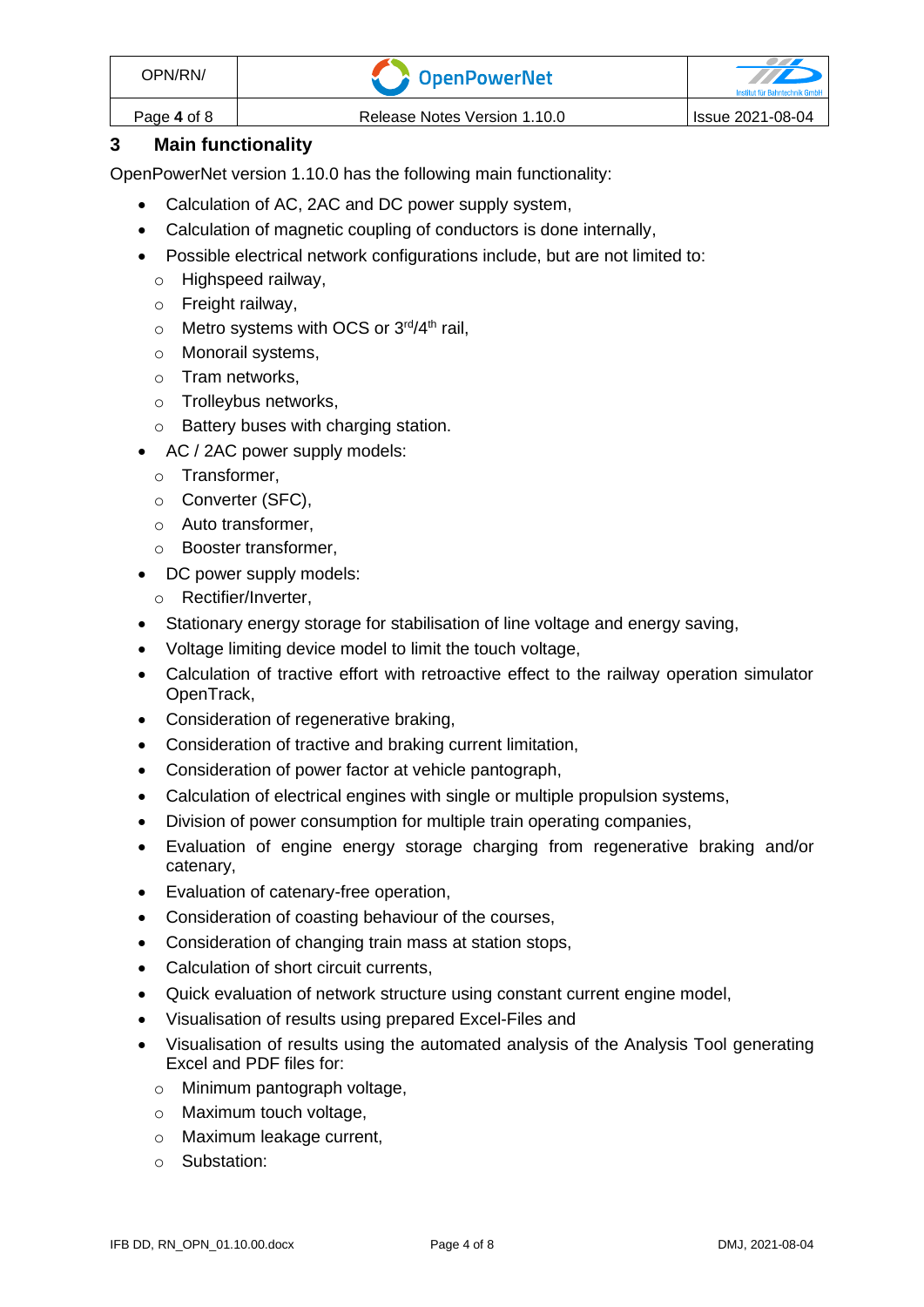| OPN/RN/     | OpenPowerNet                                 | TIP<br>Institut für Bahntechnik GmbH |
|-------------|----------------------------------------------|--------------------------------------|
| Page 5 of 8 | Release Notes Version 1.10.0                 | Issue 2021-08-04                     |
|             | Feeder current versus time and as $TRLPC1$ , |                                      |

- <span id="page-4-0"></span>■ Busbar voltage versus time,
- Power (P,Q,S) versus time and as TRLPC for input, output and total (per substation and total of all substations of a network),
- Power factor versus time,
- o Magnetic Field as flux density (B-field) and field strength (H-field),
- $\circ$  [C](#page-4-0)onductor and connector current versus time and as TRLPC<sup>1</sup>,
- $\circ$  Voltage versus time and as TRLPC<sup>[1](#page-4-0)</sup>,
- o Energy overview,
- o Vehicle specific charts,
- o Vehicle specific overview

<sup>1</sup> The **T**ime-**R**ated **L**oad **P**eriods **C**urve (TRLPC) shows the maximum or minimum of a set of varying window-size averages where the window time duration is defined by the x-axis value.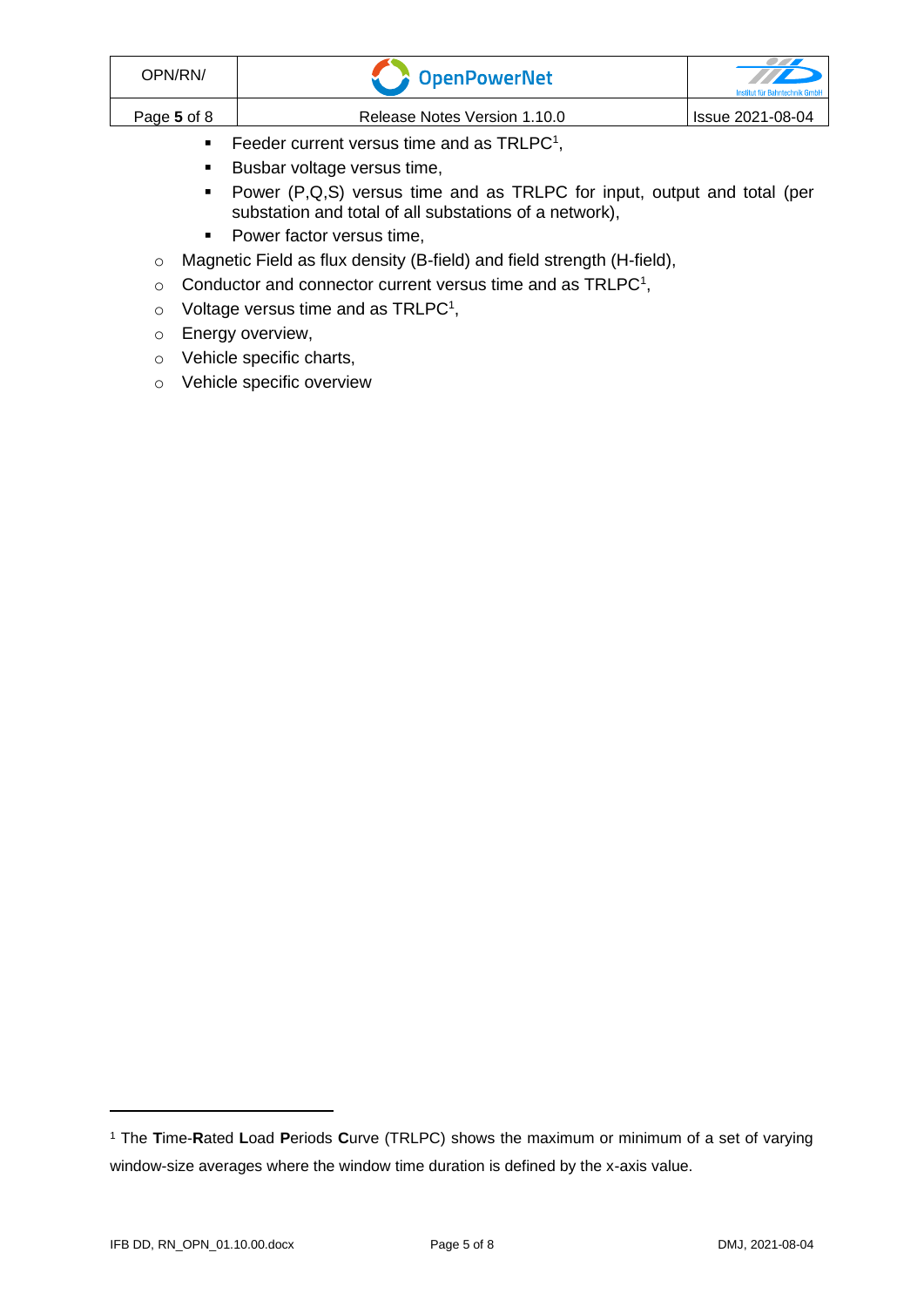| OPN/RN/     | <b>Component Component Transport</b> | <u>the contract of the contract of the contract of the contract of the contract of the contract of the contract of the contract of the contract of the contract of the contract of the contract of the contract of the contract </u><br>Institut für Bahntechnik GmbH |
|-------------|--------------------------------------|-----------------------------------------------------------------------------------------------------------------------------------------------------------------------------------------------------------------------------------------------------------------------|
| Page 6 of 8 | Release Notes Version 1.10.0         | Issue 2021-08-04                                                                                                                                                                                                                                                      |

# **4 Changes**

#### **4.1 Version 1.10.0 vs. 1.9.2**

#### **4.1.1 Improved user experience**

- General
	- o Add **library for network model elements**, like conductors, connectors, substations and transformers. For details, please see User Manual 1.10.0 chapter 4.4.10.
	- $\circ$  Add update site to EGit, this feature provides the git integration into OpenPowerNet.
- Analysis
	- $\circ$  Substation diagrams can now be generated for a longer duration by repetition of the simulated time. This is in particular useful for cyclic timetables to generate substation diagrams for a multiple of a user defined time window. For details of the **Time Window Repetition** see User Manual 1.10.0 chapter 4.6.1.4.

#### **4.1.2 Changes**

- Database
	- o The Database version has increased to version 24 due to changes in table enginedata by adding speed at the end of the timestep, mass including rotating mass and train resistance. Simulations of previous OpenPowerNet versions cannot be analysed with this OpenPowerNet version and vice versa.

#### **4.1.3 Bugfixes**

- General
	- $\circ$  Overloaded time steps with very low panto voltage are now triggering a failed iteration.
	- $\circ$  Fix Effort requests for some special time steps, e.g. start of braking, start of constant speed.
	- $\circ$  Fix error in NMMV and Selection Editor in case of a Line without conductors.
- Analysis
	- o Fix missing data at minimum pantograph voltage diagram.
	- $\circ$  Fix where the analysis detected a broken chainage where no broken chainage was modelled. This happened sometimes just before the course stopped.
	- $\circ$  Fix a rounding issue when calculating the corridor position, this could trigger a broken chainage visualisation at the diagrams.

#### **4.1.4 OpenTrack**

- Update to 1.10.3 (2021-07-30)
	- o This version cannot be used with older OpenPowerNet due to changes at the communication interface between OpenTrack and OpenPowerNet.

.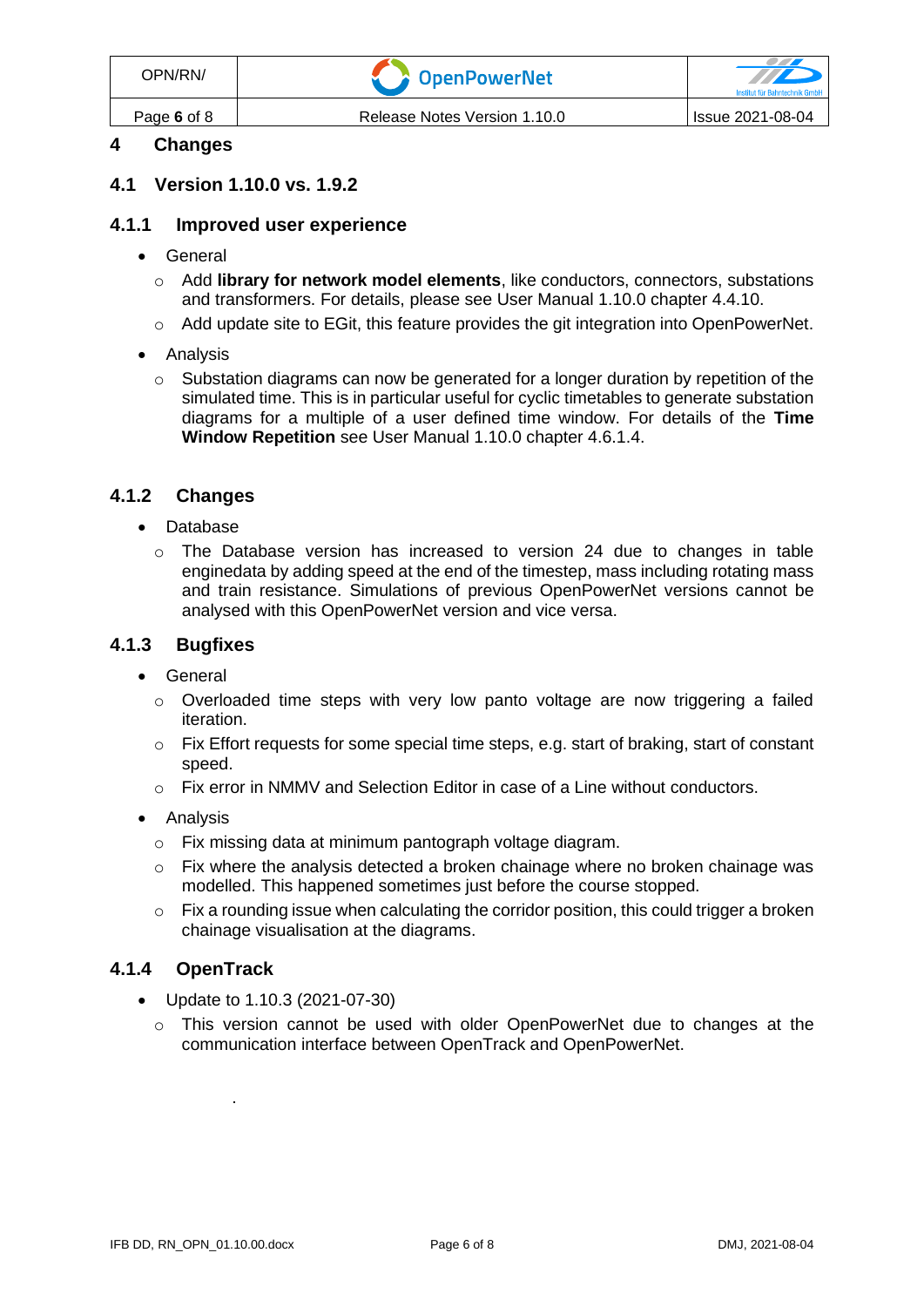| OPN/RN/     | <b>DenPowerNet</b>           | Institut für Bahntechnik GmbH |
|-------------|------------------------------|-------------------------------|
| Page 7 of 8 | Release Notes Version 1.10.0 | Issue 2021-08-04              |

# **5 Known restrictions**

OpenPowerNet is tested with OpenTrack version 1.10.3 (2021-07-30) and should only be used with this version.

OpenPowerNet is a single user application. It is not tested to use the same database for multiple users at the same time.

# **6 Version of corresponding documentation**

The following table lists the version of the documents related to OpenPowerNet 1.10.0.

| <b>Document</b>          | <b>Version</b> |
|--------------------------|----------------|
| Installation Instruction | 1.10.0         |
| <sup>1</sup> User Manual | 1.10.0         |